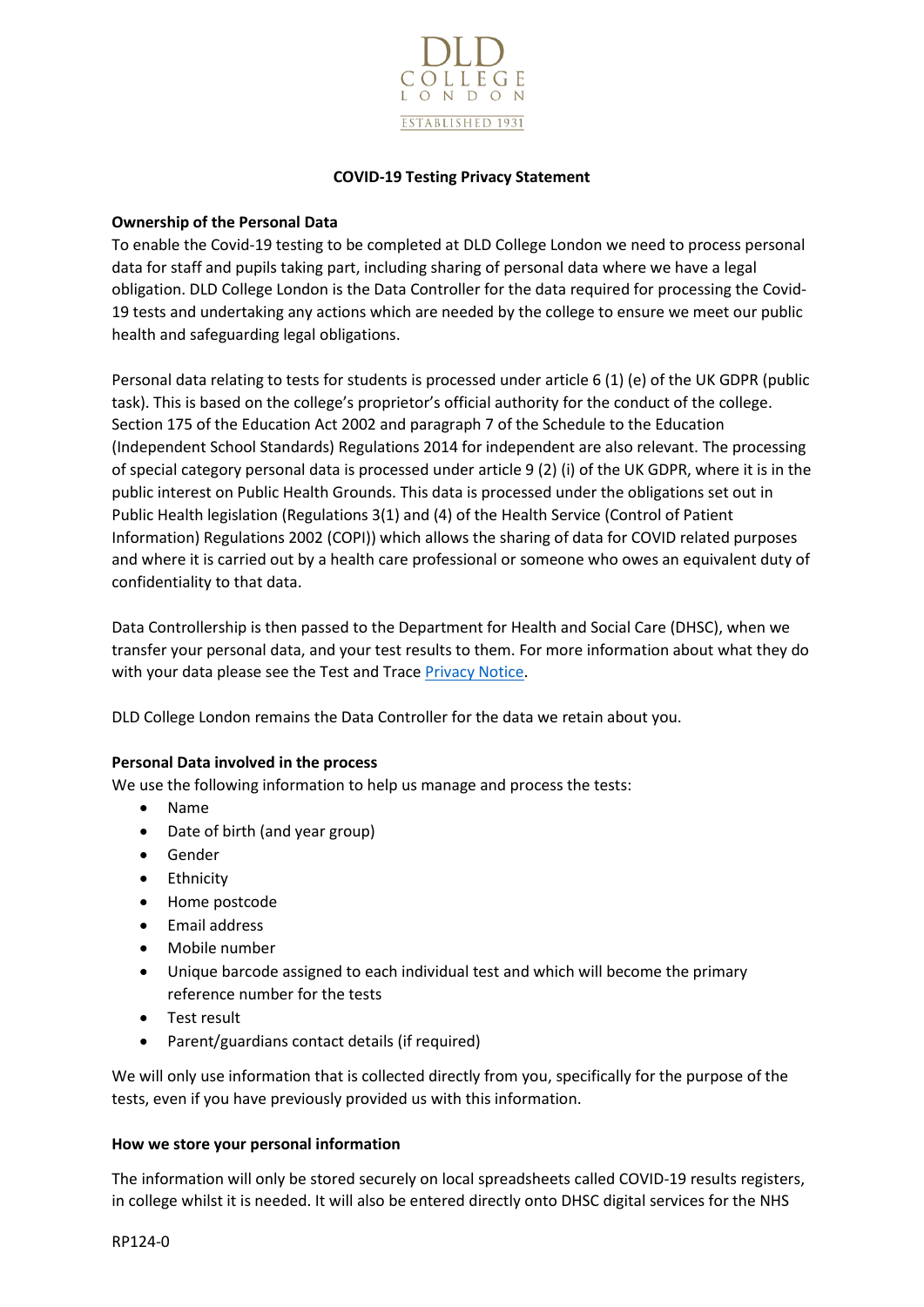

Test and Trace purposes. Schools and colleges will not have access to the information on the digital service once it has been entered.

# **Processing of Personal Data Relating to Positive test results**

The student or parent (depending on contact details provided) will be informed of the result by the college and advised how to book a confirmatory test.

We will use this information to enact COVID isolation processes without telling anyone who it is that has received the positive test.

The information will be transferred to DHSC, who will share this with the NHS, GPs. Public Health England (PHE) and the Local Government will use this information for wider test and trace activities as well as statistical and research purposes.

This information is processed and shared under obligations set out in Public Health legislation under Regulations 3(1) and (4) of the Health Service (Control of Patient Information) Regulations 2002 (COPI) which allows the sharing of data for COVID related purposes.

The results register will not be shared with any third parties and will be retained for a minimum of 14 days and up to a month after the last entries are made by the school into them.

DHSC will retain information for up to eight (8) years. For more information about what the DHSC do with your data please see thei[r COVID-19 Privacy Notice.](https://www.gov.uk/government/publications/coronavirus-covid-19-testing-privacy-information)

## **Processing of Personal Data Relating to Negative and Void test results**

We will record a negative or void result and the information is transferred to DHSC, NHS. PHE and the Local Government who will use the information for statistical and research purposes.

This information is processed and shared under obligations set out in Public Health legislation under Regulations 3(1) and (4) of the Health Service (Control of Patient Information) Regulations 2002 (COPI) which allows the sharing of data for COVID related purposes.

The results register will not be shared with any third parties and will be retained for a minimum of 14 days and up to a month after the last entries are made by the school into them.

DHSC will retain information for up to eight (8) years. For more information about what the DHSC do with your data please see thei[r COVID-19 Privacy Notice.](https://www.gov.uk/government/publications/coronavirus-covid-19-testing-privacy-information)

## **Processing of Personal Data relating to declining a test**

If you decline a test, we record your decision under the legitimate interest of school in order to have a record of your decisions and to reduce unnecessary contact with you regarding testing.

## **Data Sharing Partners**

The personal data associated with test results may be shared with

- DHSC, NHS, PHE to ensure that they can undertake the necessary Test and Trace activities and to conduct research and compile statistic about Coronavirus.
- Your GP to maintain your medical records and to offer support and guidance as necessary.